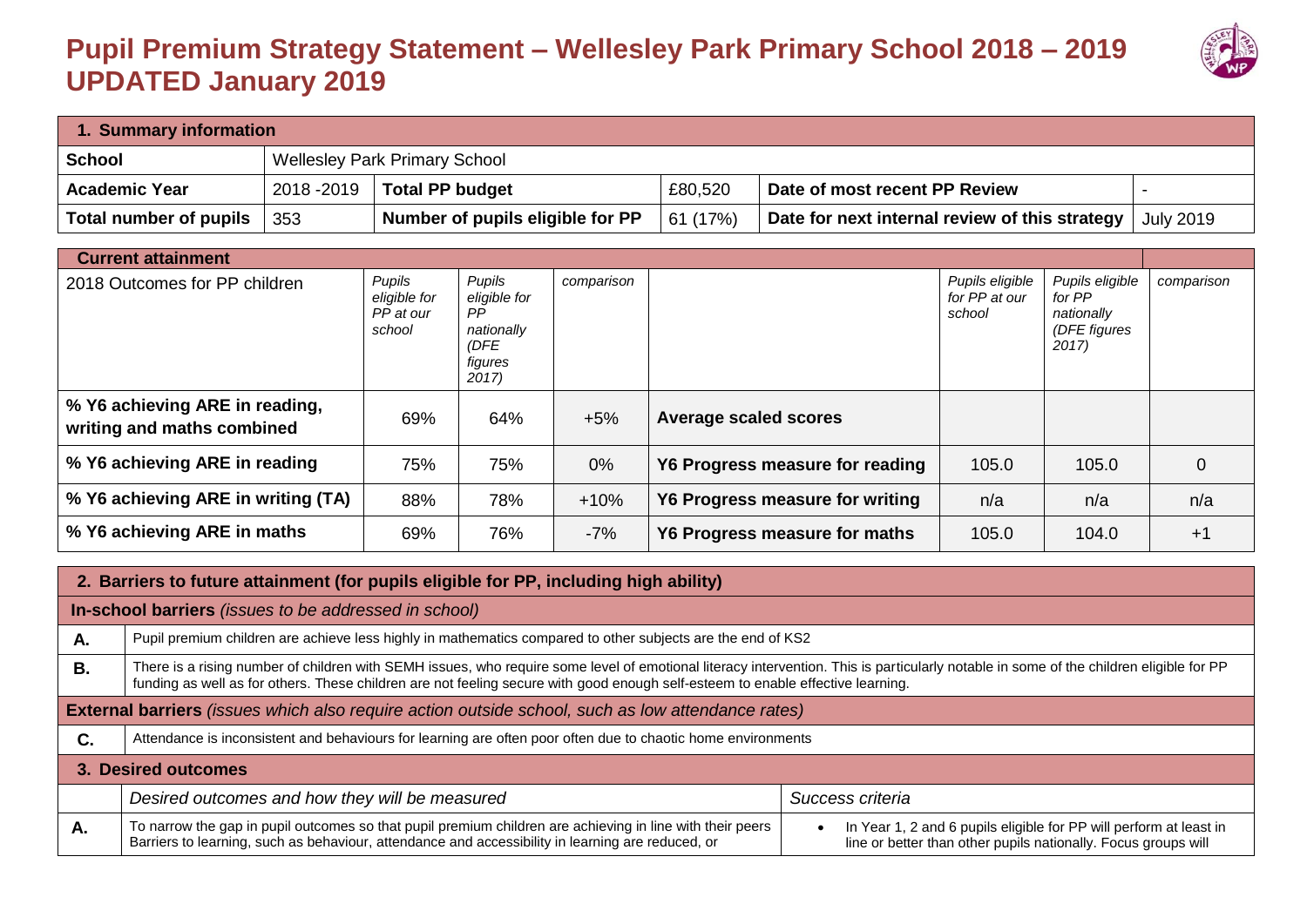|           | removed                                                                                                                                            |                | demonstrate accelerated progress.                                                                                                                                                                                                                                                                                                                                                                       |
|-----------|----------------------------------------------------------------------------------------------------------------------------------------------------|----------------|---------------------------------------------------------------------------------------------------------------------------------------------------------------------------------------------------------------------------------------------------------------------------------------------------------------------------------------------------------------------------------------------------------|
| <b>B.</b> | Children model appropriate behaviours for learning and SEMH barriers have been reduced or removed                                                  | $\bullet$<br>٠ | Informal learning walks show that classrooms are calm and<br>pupils are modelling appropriate behaviours for learning<br>Decrease in behaviour incidents log on CPOMs<br>Pupil / teacher evaluation of attitude to learning is aligned and<br>on track<br>Forest school and ELSA data shows an improvement in boxall<br>scores                                                                          |
| C.        | Attendance of Pupil Premium children improves and when in school, children are ready and able to<br>learn as barriers to learing have been removed |                | Gap between PP and Non-PP children's attendance narrows to<br>less than $0.65\%$<br>work with parents through TAF and TAC process to ensure<br>needs are identified early and families get the support they need<br>in a timely fashion<br>work with outside agencies including counsellors, play<br>therapists, speech and language therapists etc. shows an<br>impact on progress and attainment data |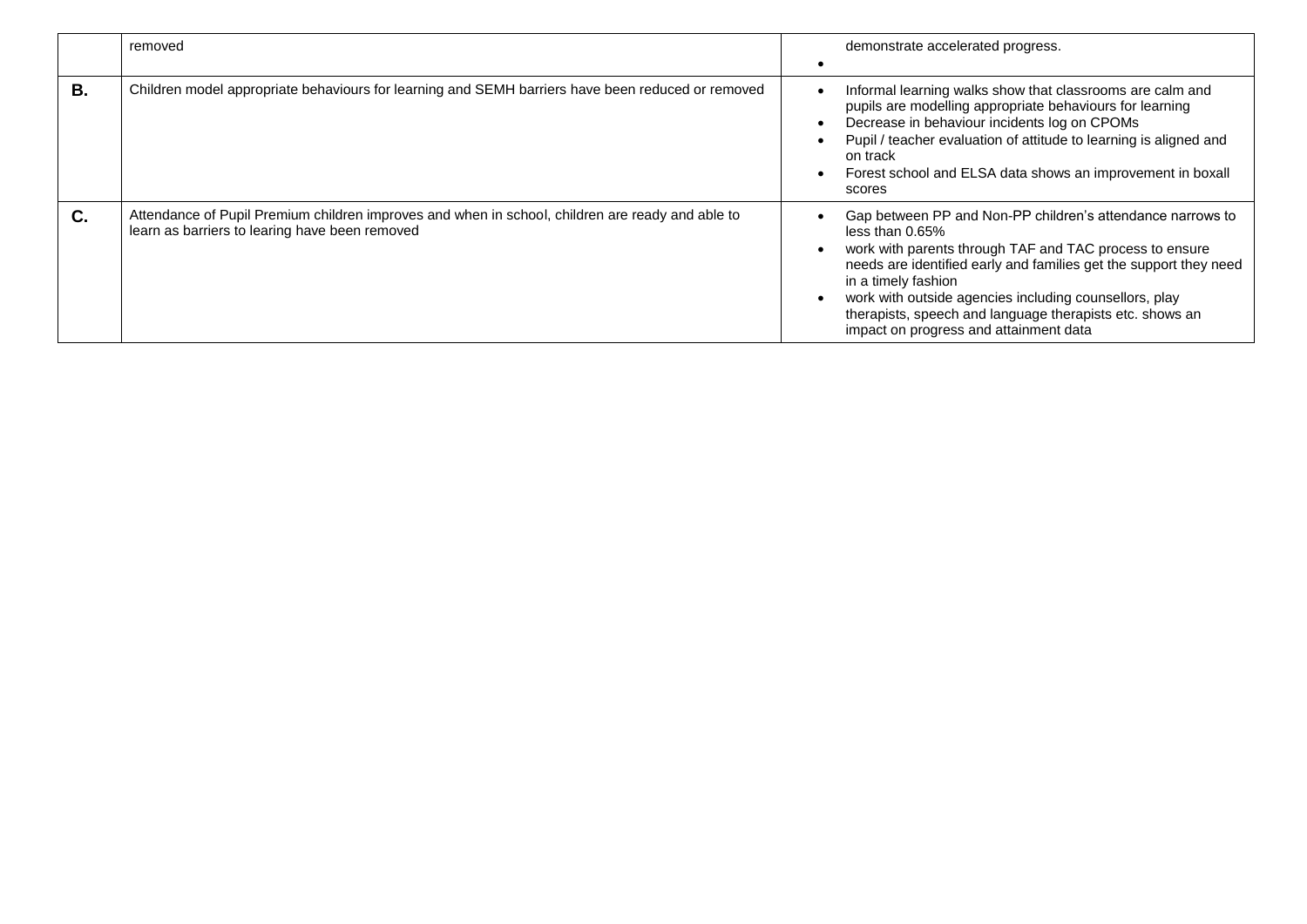The three headings below enable schools to demonstrate how they are using the pupil premium to improve classroom pedagogy, provide targeted support and support whole school strategies.

| <b>Quality of teaching for all</b>                                                                                                                                                     |                                                                                                                                                                                                          |                                                                                                                                                                                                                                                                                                                                                                        |                                                                                                                                                                                                                                                                                                                                                                                                                                                                                                                                                                                                                                                                                                                                                                                                                                                        |                      |                                                   |                                     |  |
|----------------------------------------------------------------------------------------------------------------------------------------------------------------------------------------|----------------------------------------------------------------------------------------------------------------------------------------------------------------------------------------------------------|------------------------------------------------------------------------------------------------------------------------------------------------------------------------------------------------------------------------------------------------------------------------------------------------------------------------------------------------------------------------|--------------------------------------------------------------------------------------------------------------------------------------------------------------------------------------------------------------------------------------------------------------------------------------------------------------------------------------------------------------------------------------------------------------------------------------------------------------------------------------------------------------------------------------------------------------------------------------------------------------------------------------------------------------------------------------------------------------------------------------------------------------------------------------------------------------------------------------------------------|----------------------|---------------------------------------------------|-------------------------------------|--|
| <b>Desired outcome</b>                                                                                                                                                                 | <b>Chosen action</b><br>/ approach                                                                                                                                                                       | What is the<br>evidence and<br>rationale for this<br>choice?                                                                                                                                                                                                                                                                                                           | How will you ensure it is implemented well?                                                                                                                                                                                                                                                                                                                                                                                                                                                                                                                                                                                                                                                                                                                                                                                                            | <b>Staff</b><br>lead | When<br>will you<br>review<br>impleme<br>ntation? | <b>Cost for</b><br>chosen<br>action |  |
| % of PP children<br>achieving age<br>expected standard by<br>end of KS1 in reading,<br>writing and maths is<br>closer to national<br>average and at end of<br>KS2 in maths<br>Phonics? | Dedicated member<br>of staff to track<br>progress and<br>attainment and to<br>co-ordinate and<br>provide targeted<br>support and help for<br>children to<br>overcome individual<br>barriers to learning. | <b>Sutton trust evidence:</b><br>Feedback: +8months.<br>Metacognition and self-<br>regulation: +8months,<br>Peer tutoring: +5<br>months, Collaborative<br>learning: +5 months, 1-<br>to-1 tuition: +5months,<br>reading comprehension<br>strategies: +5 months,<br>small group tuition: +4<br>months.<br>Other evidence based<br>research: Vygotsky and<br>John Hattie | Release time to develop the Wellesley Park 'Early Help<br>model', aimed at raising the awareness of mental health in the<br>children as well as strategies to help support this within the<br>school environment<br>Resource time to support safeguarding procedures through<br>$\bullet$<br>attendance at core group and child protection meetings to<br>reduce barriers to learning<br>Time required to support the online child protection tracking<br>$\bullet$<br>system in school to monitor behaviour and child protection<br>information (CPOMS)<br>Resource time to support multi-agency working through the<br>$\bullet$<br>Team Around the Family (TAF) process and provision required<br>to support Education, Health and Care (EHC) plans for<br>children with additional needs to increase the life chances of<br>the children involved. | Emma<br>Sibley       | <b>July 2019</b>                                  | £10,800.00                          |  |
|                                                                                                                                                                                        | High quality<br>Feedback for all<br>children                                                                                                                                                             | <b>Sutton trust</b><br>evidence: Feedback:<br>+8months,<br>Metacognition and<br>self-regulation:<br>+8months, Peer<br>tutoring: + 5 months,<br>Collaborative learning:<br>+5 months                                                                                                                                                                                    | Review of marking policy for whole school<br>$\bullet$<br>Editing sessions taught specifically as part of the writing<br>process to all children and purple polishing pens to be used by<br>all children<br>Monitoring of feedback processes through book scrutiny<br>informal conversations with children on learning walk shows<br>$\bullet$<br>they are aware                                                                                                                                                                                                                                                                                                                                                                                                                                                                                       | ES/FM/M<br>C         | <b>July 2019</b>                                  | N/A                                 |  |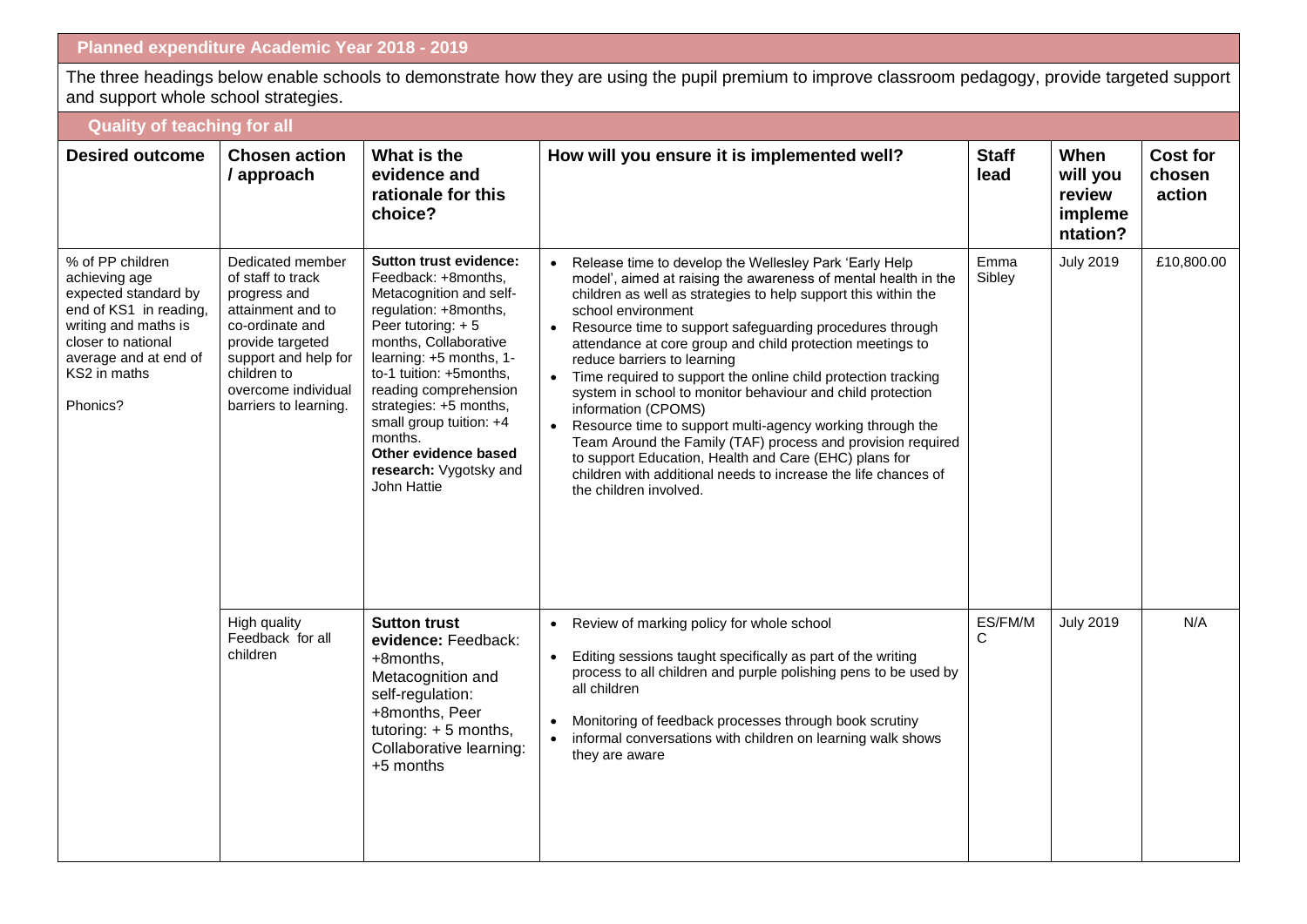|                                                                                                                                                    | Year 6 PPchildren<br>invited to 4 before<br>school interventions<br>groups<br>2 x reading<br>comprehension and<br>2 x maths | Sutton Trust: small group<br>additional teaching +5<br>months andadditional<br>time fortargeted groups<br>of pupils eitherbefore or<br>afterschool + 2 months'<br>progress.<br><b>Sutton Trust: Reading</b><br>comprehension<br>strategies +5 months | Regular tracking of SATs results test papers shows term-on-term<br>improvement in results<br>Monitoring by Y6 teachers ensures additional timely intervention if<br>progress is not made                   | Year 6<br>teachers  | <b>July 2019</b>                                  | N/A                                 |
|----------------------------------------------------------------------------------------------------------------------------------------------------|-----------------------------------------------------------------------------------------------------------------------------|------------------------------------------------------------------------------------------------------------------------------------------------------------------------------------------------------------------------------------------------------|------------------------------------------------------------------------------------------------------------------------------------------------------------------------------------------------------------|---------------------|---------------------------------------------------|-------------------------------------|
|                                                                                                                                                    | Accelerated reader                                                                                                          | <b>Sutton Trust: Reading</b><br>comprehension<br>strategies (+5 months)                                                                                                                                                                              | Regular monitoring by individual teachers and English lead                                                                                                                                                 | All staff<br>and MC | <b>July 2019</b>                                  | £5,000.00                           |
|                                                                                                                                                    | ILI (individualised<br>Literacy<br>Intervention)                                                                            | 1-to-1 tuition: +5months,                                                                                                                                                                                                                            | 4 TAs trained to deliver bespoke Literacy Intervention<br>SENCO and AHT inclusion to monitor provision and data                                                                                            |                     | <b>July 2019</b>                                  | £1,500.00                           |
|                                                                                                                                                    |                                                                                                                             |                                                                                                                                                                                                                                                      |                                                                                                                                                                                                            |                     | <b>Total budgeted cost</b>                        | £17,300.00                          |
| <b>Targeted support</b>                                                                                                                            |                                                                                                                             |                                                                                                                                                                                                                                                      |                                                                                                                                                                                                            |                     |                                                   |                                     |
| <b>Desired outcome</b>                                                                                                                             | Chosen action/<br>approach                                                                                                  | What is the evidence<br>and rationale for this<br>choice?                                                                                                                                                                                            | How will you ensure it is implemented well?                                                                                                                                                                | <b>Staff lead</b>   | When<br>will you<br>review<br>impleme<br>ntation? | <b>Cost for</b><br>chosen<br>action |
| D. Attendance of pupil<br>premium children<br>improves and when in<br>school, children are<br>emotionally and<br>physiologically able to<br>learn. | Breakfast club free<br>for all children.                                                                                    | Previous poor attendance of<br>PP children.                                                                                                                                                                                                          | Adult support before school provision ensures that the club<br>runs for all children.<br>Good quality breakfast provided (cereals, bagels, porridge<br>and fruit juice) to ensure a good start to the day. | SH/KGS              | <b>July 2019</b>                                  | £5,000.00                           |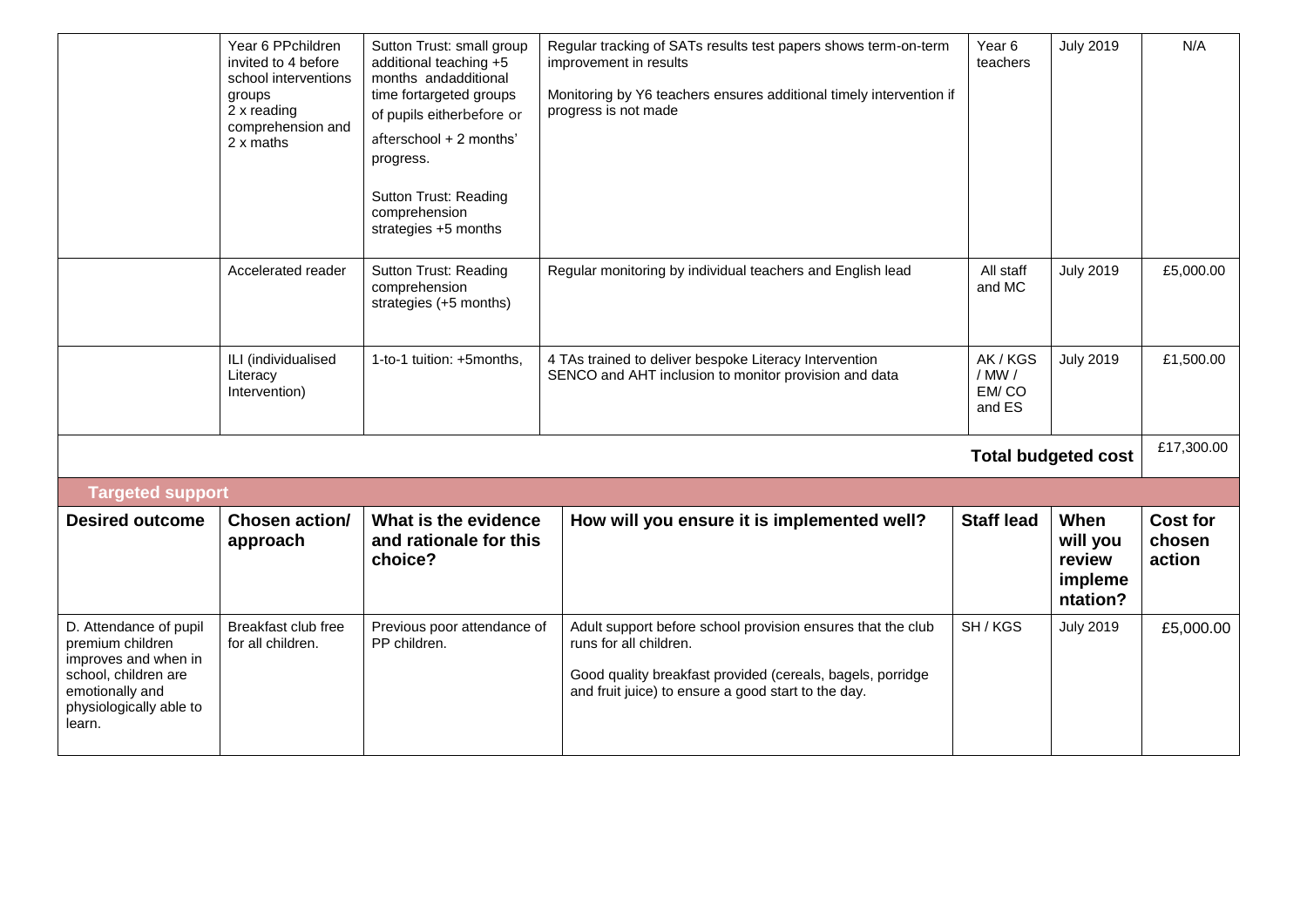| Children are<br>emotionally and<br>psychologically ready<br>and able to learn                                                                              | Forest school 3<br>days a week for<br>small groups<br><b>ELSA</b> intervention 5<br>afternoons a week<br>and within class in<br>KS <sub>1</sub><br>School Counsellor /<br>play therapist<br>Dedicated 1-to-1<br>support for specific<br>child in year 5 and<br>from spring term<br>Year 4<br>Lunch and break<br>club | <b>Sutton trust evidence:</b><br>1-to-1 tuition: +8 months.<br>small group tuition: $+4$<br>months, social and emotional<br>learning: +4 months,<br>outdoor educational learning:<br>+4 months<br>Other evidence based<br>research: Maselow, Carol<br><b>Dweck</b> | Regular termly / half-termly meetings with ELSA Lead,<br>Forest School Lead and Inclusion Lead<br>Completion of boxall profile as pre and post assessments<br>for Forest School and ELSA<br>Informal feedback from staff with regard to classroom<br>behaviours for learning and pupil conversations<br>Specific, tailored interventions for children with more<br>significant SEMH issues<br>Specific targeted support for 1-to-1 child ensures individual<br>children and class have best chance of making progress<br>and accelerating attainment. Children in classes where<br>there is a high proportion of PP<br>Reduction in incidents on the playground ensures children<br>maintain the correct behaviour for learning in the afternoon<br>Weekly SLT monitoring of cpoms behaviour incidents | LK/ES/<br><b>KGS</b> |                                                   | £15,000.00<br>£5,000.00<br>£10,000.00<br>£25,000.00 |
|------------------------------------------------------------------------------------------------------------------------------------------------------------|----------------------------------------------------------------------------------------------------------------------------------------------------------------------------------------------------------------------------------------------------------------------------------------------------------------------|--------------------------------------------------------------------------------------------------------------------------------------------------------------------------------------------------------------------------------------------------------------------|--------------------------------------------------------------------------------------------------------------------------------------------------------------------------------------------------------------------------------------------------------------------------------------------------------------------------------------------------------------------------------------------------------------------------------------------------------------------------------------------------------------------------------------------------------------------------------------------------------------------------------------------------------------------------------------------------------------------------------------------------------------------------------------------------------|----------------------|---------------------------------------------------|-----------------------------------------------------|
|                                                                                                                                                            |                                                                                                                                                                                                                                                                                                                      |                                                                                                                                                                                                                                                                    |                                                                                                                                                                                                                                                                                                                                                                                                                                                                                                                                                                                                                                                                                                                                                                                                        |                      | <b>Total budgeted cost</b>                        | £60,000.00                                          |
| <b>Other approaches</b>                                                                                                                                    |                                                                                                                                                                                                                                                                                                                      |                                                                                                                                                                                                                                                                    |                                                                                                                                                                                                                                                                                                                                                                                                                                                                                                                                                                                                                                                                                                                                                                                                        |                      |                                                   |                                                     |
| <b>Desired outcome</b>                                                                                                                                     | <b>Chosen</b><br>action/approach                                                                                                                                                                                                                                                                                     | What is the evidence<br>and rationale for this<br>choice?                                                                                                                                                                                                          | How will you ensure it is implemented well?                                                                                                                                                                                                                                                                                                                                                                                                                                                                                                                                                                                                                                                                                                                                                            | <b>Staff lead</b>    | When<br>will you<br>review<br>impleme<br>ntation? | <b>Cost for</b><br>chosen<br>action                 |
| All PP children have<br>access to the same<br>opportunities, as part<br>of a broad and<br>balanced curriculum<br>offer, as other children<br>in the school | Costs to parents of<br>all residential visits.<br>swimming lessons<br>and internal and<br>external visits<br>offered as part of<br>the schools<br>enrichment                                                                                                                                                         | <b>Sutton trust evidence:</b><br>Collaborative learning:<br>+5 months Outdoor<br>educational learning: +4<br>months, sports<br>participation: +2 months                                                                                                            | - Children are encouraged to develop greater<br>independence, resilience and problem solving<br>strategies in a range of contexts. Evidence from<br>conversations with staff / children that some of these<br>strategies have transferred to the classroom.<br>- Positive social interaction with peers creates<br>collaborative learning opportunities.<br>- Feedback from pupils shows that these opportunities<br>are positive experiences for them.                                                                                                                                                                                                                                                                                                                                                | ES                   | <b>July 2019</b>                                  | £3,0 00.00                                          |
| <b>Total budgeted cost</b>                                                                                                                                 |                                                                                                                                                                                                                                                                                                                      |                                                                                                                                                                                                                                                                    |                                                                                                                                                                                                                                                                                                                                                                                                                                                                                                                                                                                                                                                                                                                                                                                                        |                      |                                                   | £3,000.00                                           |
| <b>TOAL COST</b>                                                                                                                                           |                                                                                                                                                                                                                                                                                                                      |                                                                                                                                                                                                                                                                    |                                                                                                                                                                                                                                                                                                                                                                                                                                                                                                                                                                                                                                                                                                                                                                                                        |                      |                                                   | £80,300.00                                          |